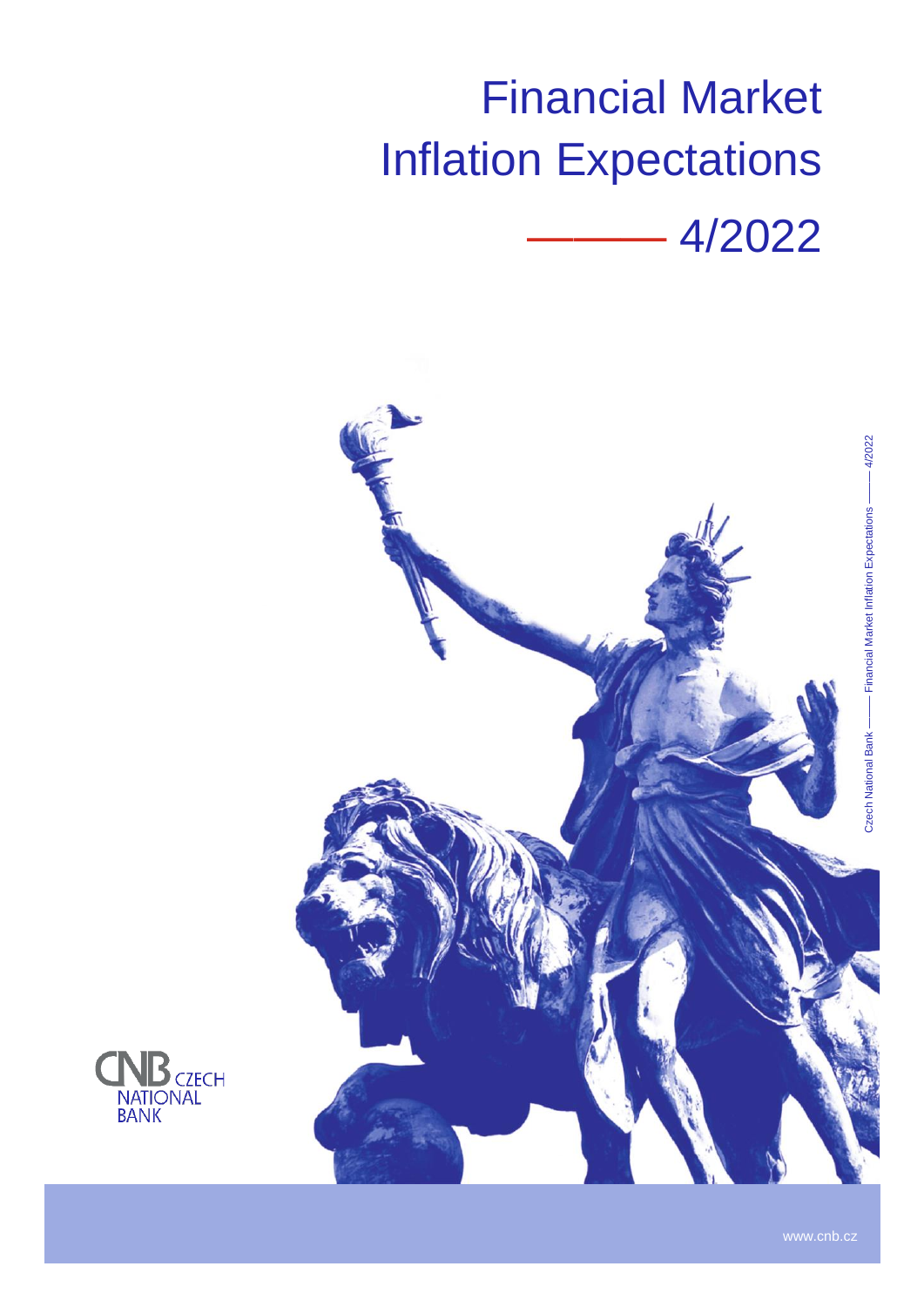# **Contents**

| <b>L</b>     | <b>SUMMARY</b>                            | 3 |
|--------------|-------------------------------------------|---|
| Ш.           | <b>INFLATION</b>                          | 4 |
|              | <b>III. GROSS DOMESTIC PRODUCT</b>        | 5 |
|              | IV. INTEREST RATES - 2W REPO, PRIBOR, IRS | 6 |
| $V_{\rm{r}}$ | <b>EXCHANGE RATE</b>                      | 8 |
|              | <b>VI. NOMINAL WAGES</b>                  | 9 |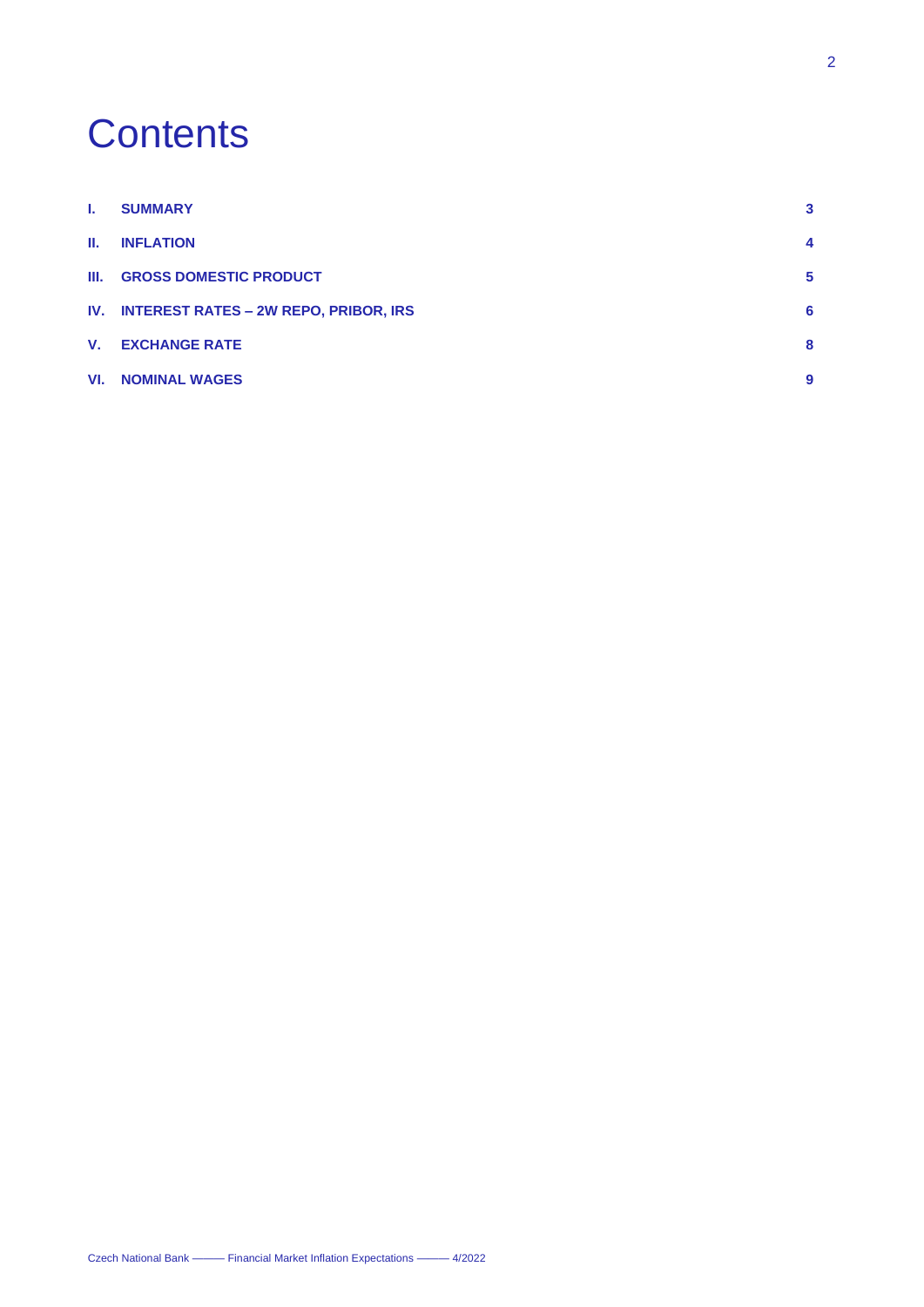# <span id="page-2-0"></span>**I. SUMMARY**

Once again, fifteen domestic and three foreign analysts sent in their contributions to the April survey. The data received, which also capture the initial expected impacts of the war in Ukraine, reveal that inflation expected by analysts increased again at the one-year horizon. It remains slightly above the 2% inflation target at the three-year horizon. Most respondents believe that the CNB will have to combat the intensive inflation pressures by means of tighter monetary policy, i.e. a higher level of key interest rates, than expected last month. The outlook for economic output this year and the next is less optimistic, but given the still tight labour market, nominal wages are expected to grow at a relatively high pace. Their expected growth rate next year is now higher than in March on average. The analysts also believe that the koruna will have only very limited room for strengthening in the next 12 months and the appreciation trend will thus be very gradual.

| <b>DOMESTIC ANALYSTS</b>                      | ı.        | Ш.        | Ш.        | IV.       | ۷. | VI. | VII. | VIII. | IX. | х. | XI. XII. |  |
|-----------------------------------------------|-----------|-----------|-----------|-----------|----|-----|------|-------|-----|----|----------|--|
| Jiří Polanský, Česká spořitelna               | +         | $\ddot{}$ | $\ddot{}$ | $\ddot{}$ |    |     |      |       |     |    |          |  |
| David Marek, Deloitte Czech Republic          | +         | $\ddot{}$ | $\ddot{}$ | $\ddot{}$ |    |     |      |       |     |    |          |  |
| Jan Vejmělek, Komerční banka                  | +         | $\ddot{}$ | $\ddot{}$ | $\ddot{}$ |    |     |      |       |     |    |          |  |
| Patrik Rožumberský, Unicredit Global Research | $\ddot{}$ | ÷.        | $\ddot{}$ | $\ddot{}$ |    |     |      |       |     |    |          |  |
| Helena Horská, Vít Hradil, Raiffeisenbank     |           | $+$       | $\ddot{}$ | $+$       |    |     |      |       |     |    |          |  |
| Petr Dufek, Banka CREDITAS                    | +         | $\ddot{}$ | $\ddot{}$ | $\ddot{}$ |    |     |      |       |     |    |          |  |
| Petr Sklenář, J&T Banka                       | +         | $\ddot{}$ | $\ddot{}$ | $\ddot{}$ |    |     |      |       |     |    |          |  |
| Radomír Jáč, Generali Investments CEE         | +         | +         | $\ddot{}$ | $\ddot{}$ |    |     |      |       |     |    |          |  |
| Jaromír Šindel, Citi                          | $\ddot{}$ | $+$       |           | $+$       |    |     |      |       |     |    |          |  |
| Kamil Kovář, Moody's Analytics                | ٠         | $\ddot{}$ | $\ddot{}$ | $\ddot{}$ |    |     |      |       |     |    |          |  |
| Jan Kudláček, Tomáš Lébl, UNIQA               | +         | $\ddot{}$ | $\ddot{}$ | $\ddot{}$ |    |     |      |       |     |    |          |  |
| Jakub Seidler, ČBA                            | +         | $\ddot{}$ | $\ddot{}$ | +         |    |     |      |       |     |    |          |  |
| Lukáš Kovanda, Trinity Bank                   | $\ddot{}$ | $\ddot{}$ | $\ddot{}$ | $\ddot{}$ |    |     |      |       |     |    |          |  |
| Michal Šoltés, RoklenFin                      |           | $+$       | $\ddot{}$ | +         |    |     |      |       |     |    |          |  |
| Martin Janíčko, MND                           | +         | $\ddot{}$ | $\ddot{}$ | $\ddot{}$ |    |     |      |       |     |    |          |  |
| Jan Bureš, ČSOB                               |           |           | +         |           |    |     |      |       |     |    |          |  |
| <b>FOREIGN ANALYSTS</b>                       |           |           |           |           |    |     |      |       |     |    |          |  |
| Madhvee Bangur, Goldman Sachs                 | ٠         | $\ddot{}$ | $\ddot{}$ | +         |    |     |      |       |     |    |          |  |
| Prianthi Roy, The Economist Intelligence Unit | +         | $\ddot{}$ | $\ddot{}$ | $\ddot{}$ |    |     |      |       |     |    |          |  |
| Jose A. Cerveira, JP Morgan                   | +         |           | +         | +         |    |     |      |       |     |    |          |  |

We would like to thank everyone who contributed to this survey of financial market inflation expectations.

Prague, 25 April 2022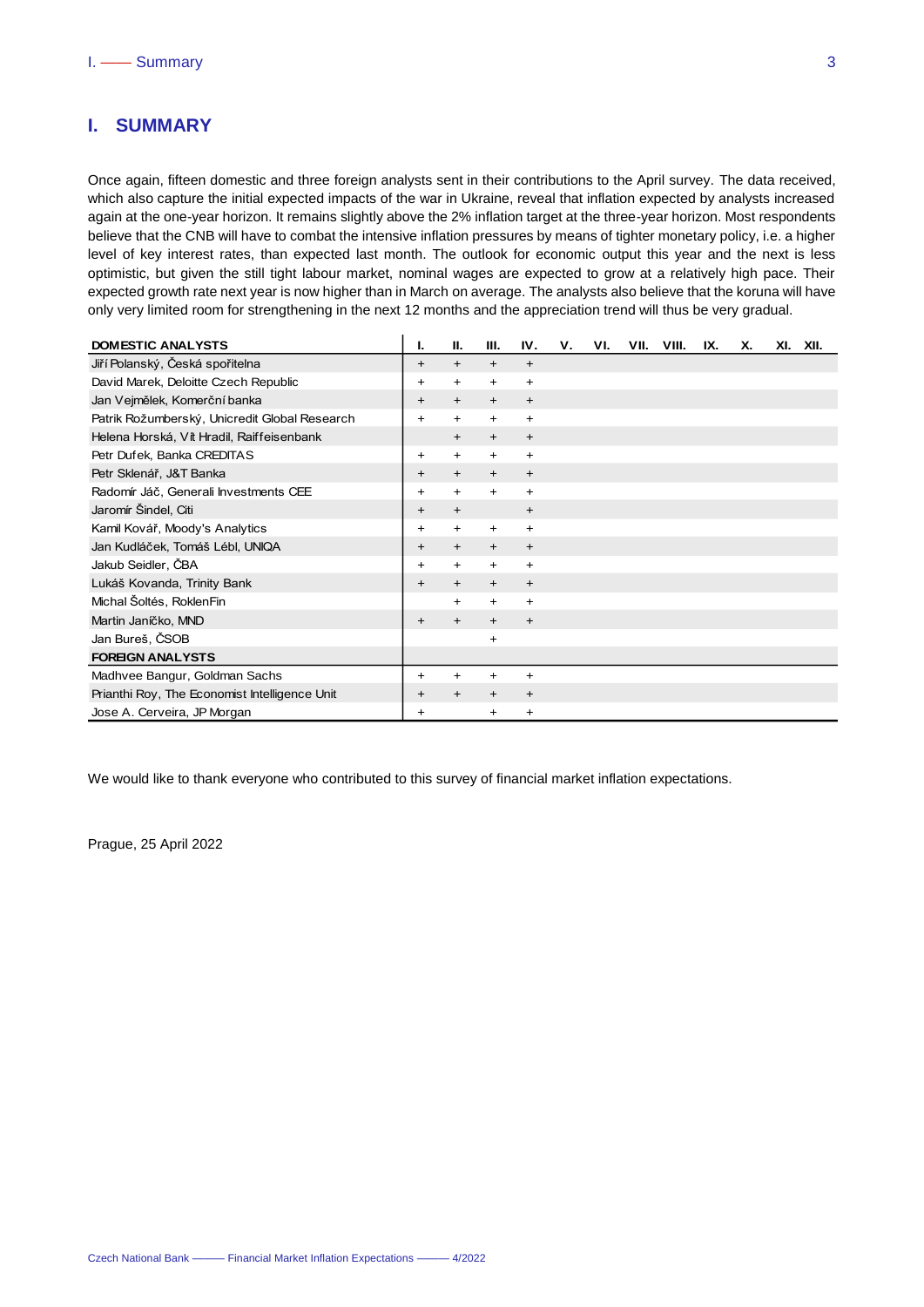# <span id="page-3-0"></span>**II. INFLATION**

## **FORECAST FOR Y/Y CPI GROWTH**

 $(% )$ 

| April     |     | CPI |
|-----------|-----|-----|
| 2022      | 1Y  | 3Y  |
| m inim um | 3.0 | 2.0 |
| average   | 4.7 | 22  |
| maximum   | 6.2 | 3.0 |

| Date of           | <b>ANALYSTS</b> | <b>CNB (%)</b> |         |
|-------------------|-----------------|----------------|---------|
| <b>Prediction</b> | 1Υ              | 3Υ             | 1Υ      |
| N.21              | 2.0             | 2.1            |         |
| V.21              | 2.2             | 2.1            | 2Q: 2.4 |
| VI.21             | 2.2             | 2.1            |         |
| VIII.21           | 2.4             | 2.1            | 3Q: 2.4 |
| X.21              | 2.9             | 2.2            | 4Q: 4.1 |
| 1.22              | 3.2             | 2.2            |         |
| III.22            | 4.5             | 2.2            | 1Q: 3.0 |
| N.22              | 4.7             | 2.2            |         |

Inflation keeps increasing and does not cease to surprise. The year-on-year consumer price index was 12.7% in March, . up by 1.6 percentage points on a month earlier. This was again mostly attributable to prices of housing, transport and food. Consumer prices recorded a month-on-month increase of 1.7% in March. The economic developments and the latest information made the analysts adjust the one-year inflation forecast, up by 0.2 percentage point to 4.7%. The three-year forecast saw no change and the analysts thus expect on average that the growth rate of the price level will stabilise during this time window and inflation will be only 0.2 pp above the CNB's long-term inflation target. The range of the individual forecasts was unchanged at both the one-year and three-year horizons; the minimum and maximum values grew symmetrically for one-year forecasts, while remaining unchanged for three-year forecasts.

(%)

According to the analysts, inflation is due mainly to supply effects, while demand factors (e.g. the overheated labour market, strong household consumption and expansionary fiscal policy) are gradually fading. However, supply pressures in the form of higher prices of energy, fuels and food will continue to increase headline inflation in the coming months, despite weaker economic performance due to the negative effects of Russia's invasion of Ukraine. After peaking around the middle of this year, inflation is expected to gradually decrease according to some analysts. But it is not likely to come closer to the inflation target during 2023; this might not occur until 2024.

#### **CONSUMER PRICE INDEX**



ACTUAL DATA AND 1Y PREDICTIONS OF ANALYSTS (AVERAGE) AND OF CNB (%)



PREDICTIONS OF INDIVIDUAL ANALYSTS (%)

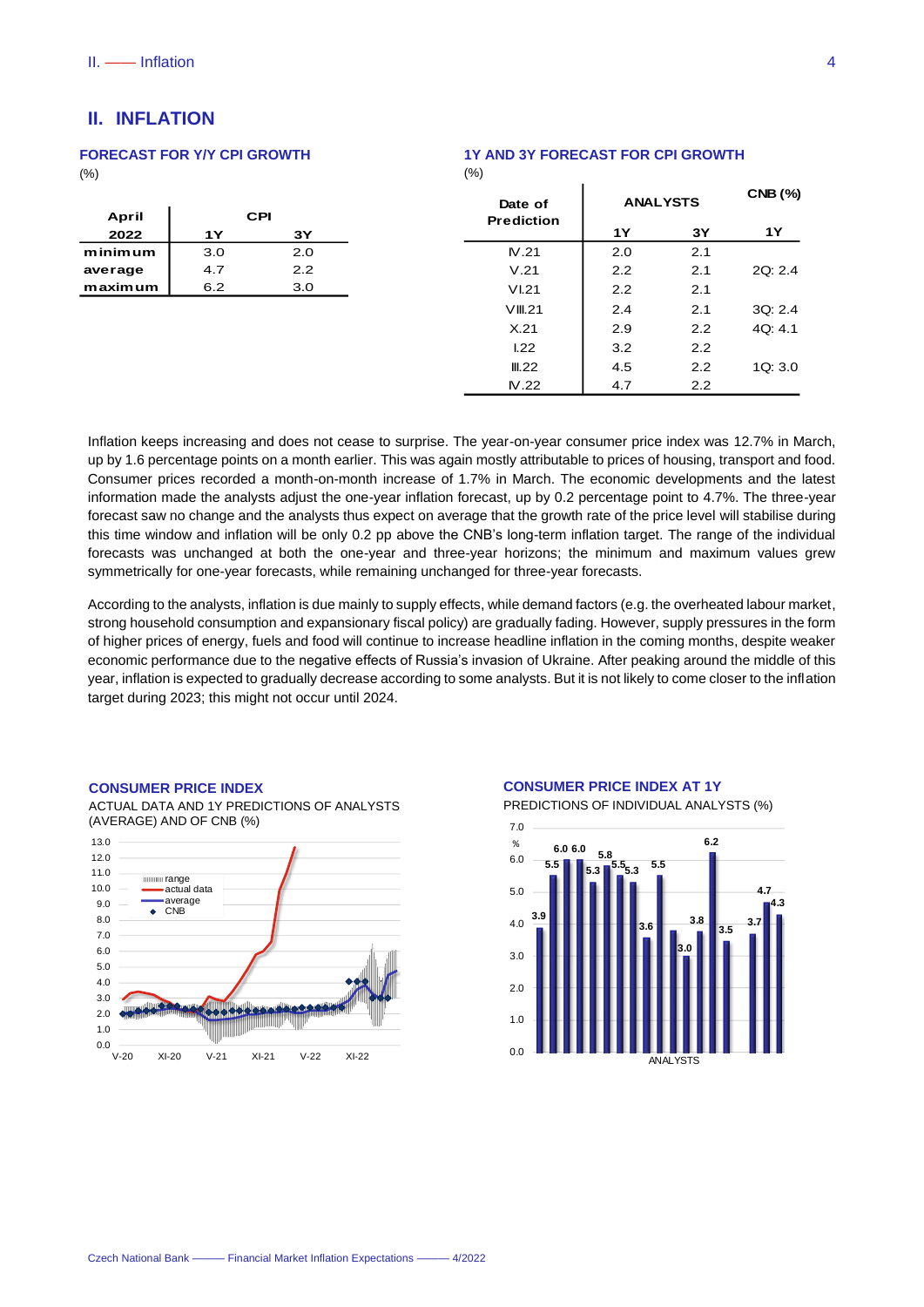# <span id="page-4-0"></span>**III. GROSS DOMESTIC PRODUCT**

#### **FORECAST FOR GDP GROWTH**

| April   | end of year |                |  |  |  |  |
|---------|-------------|----------------|--|--|--|--|
| 2022    | current     | $current + 1Y$ |  |  |  |  |
| minimum | 0.6         | 0.9            |  |  |  |  |
| average | 1.9         | 3.0            |  |  |  |  |
| maximum | 3.2         | 4.8            |  |  |  |  |

# **FORECAST FOR GDP GROWTH**

| $\cdots$           |             |            |  |  |  |  |
|--------------------|-------------|------------|--|--|--|--|
| Date of Prediction | end of year |            |  |  |  |  |
|                    | current     | current+1Y |  |  |  |  |
| N.21               | 3.2         | 4.4        |  |  |  |  |
| V.21               | 3.5         | 4.5        |  |  |  |  |
| VI.21              | 3.6         | 4.3        |  |  |  |  |
| VIII.21            | 3.4         | 4.7        |  |  |  |  |
| X.21               | 3.3         | 4.7        |  |  |  |  |
| 1.22               | 3.9         | 4.0        |  |  |  |  |
| III.22             | 2.5         | 3.2        |  |  |  |  |
| N.22               | 1.9         | 3.0        |  |  |  |  |
|                    |             |            |  |  |  |  |

The second revised CZSO estimate confirmed year-on-year growth in the Czech economy of 3.3% in 2021 as a whole and 3.6% in 2021 Q4. Only the quarterly statistics recorded a slight downward correction (of 0.1 percentage point) to 0.8%. However, the impacts of the persisting war in Ukraine made the analysts view the future economic developments in the Czech Republic even less optimistically than a month ago. Domestic economic growth is expected to slow to 1.9% this year. This is 0.6 percentage point less than in the March survey. An economic recovery is expected next year, but only to 3.0%, i.e. 0.2 percentage point less than a month ago. The range of the individual forecasts for 2022 narrowed due to a decline in the maximum value; the most pessimistic estimate expects growth close to economic stagnation this year. An increase in the highest estimated value resulted in a widening of the range of the forecasts for 2023.

.

 $(0/2)$ 

The analysts fear that the war in Ukraine will have deeper negative impacts than expected initially. They believe that economic data will confirm a worsening of the issues in supply chains after they moderated at the start of the year. Moreover, the economy is also adversely affected by strict anti-pandemic measures in China, which extend delivery times. Last but not least, turbulence on commodity markets fosters a further pronounced increase in input prices. In addition, high inflation will have a negative impact on households' purchasing power and consumption. Economic activity will also be naturally undermined by great uncertainty relating to the war and the future global economic setup. However, in addition to the above factors, if Europe decided to switch from supplies of Russian gas and oil to limit the financing of Russia's military activities in Ukraine, this might lead to a drop in Czech GDP of several per cent.

#### **GDP GROWTH AT END OF CURRENT YEAR**

AVERAGE AND RANGE OF PREDICTIONS

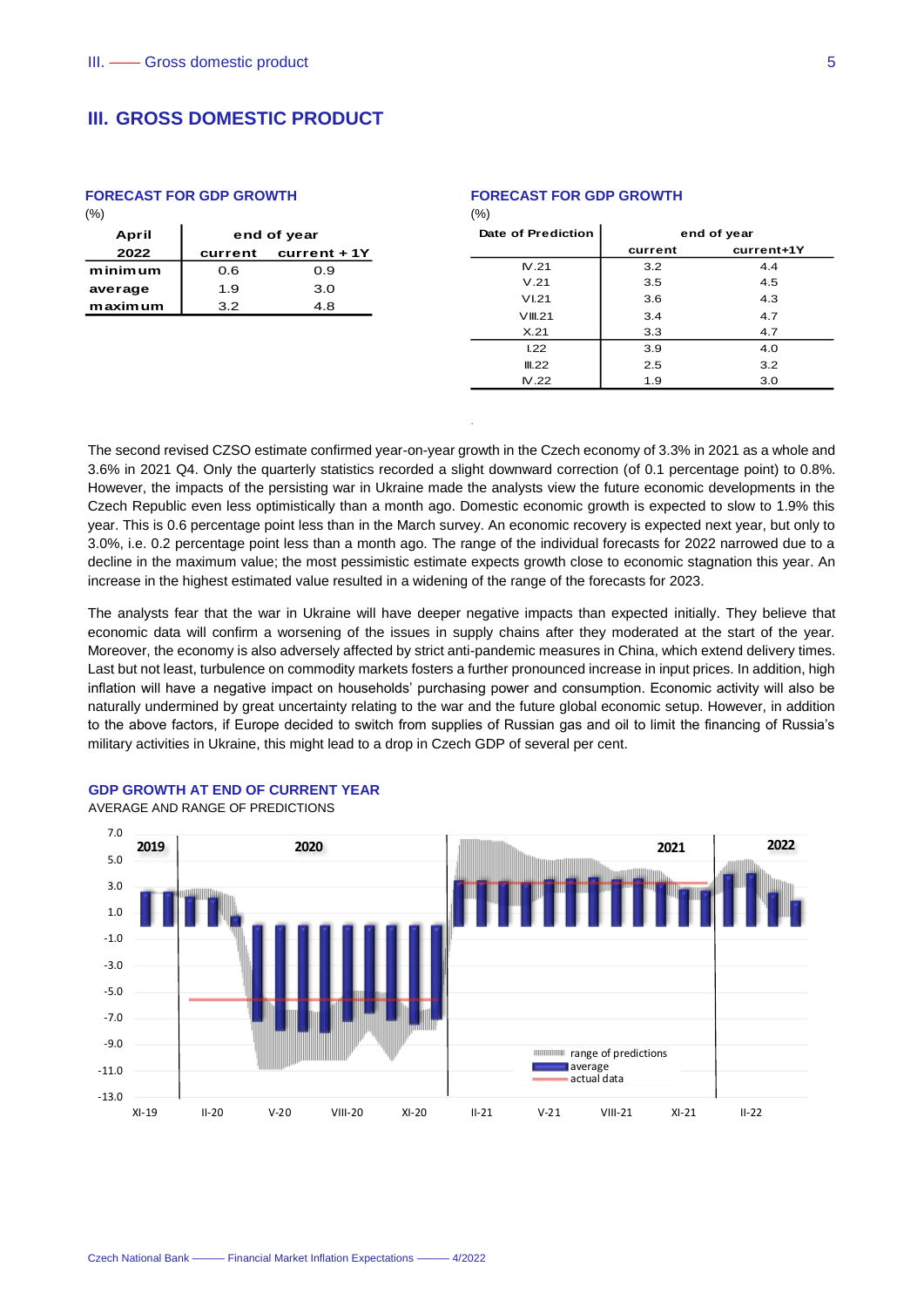# <span id="page-5-0"></span>**IV. INTEREST RATES – 2W REPO, PRIBOR, IRS**

| April   |      | 2W repo rate |      | <b>12M PRIBOR</b> |      | 5Y IRS |      | 10Y IRS |
|---------|------|--------------|------|-------------------|------|--------|------|---------|
| 2022    | 1M   | 1Υ           | 1 M  | 1Υ                | 1 M  | 1Υ     | 1M   | 1Υ      |
| minimum | 5.00 | 4.00         | 5.10 | 3.70              | 4.13 | 3.00   | 3.58 | 2.70    |
| average | 5.43 | 4.90         | 5.90 | 5.07              | 4.94 | 4.17   | 4.36 | 3.83    |
| maximum | 5.50 | 5.75         | 6.55 | 5.80              | 5.72 | 5.00   | 5.49 | 4.53    |

#### **FORECASTS: MINIMUM, AVERAGE AND MAXIMUM 2W REPO, 12M PRIBOR, 5Y AND 10Y IRS**

 $(9/2)$ 

#### **FORECAST FOR 2W REPO, 12M PRIBOR AND 5Y AND 10Y IRS**

 $(% )$ 

| Date of Prediction | 2W repo rate |           | <b>12M PRIBOR</b> |      |      | 5Y IRS    | <b>10Y IRS</b> |      |  |
|--------------------|--------------|-----------|-------------------|------|------|-----------|----------------|------|--|
|                    | 1 M          | <b>1Y</b> | 1M                | 1Y   | 1 M  | <b>1Y</b> | 1M             | 1Υ   |  |
| N.21               | 0.25         | 0.68      | 0.57              | 1.07 | 1.55 | 1.75      | 1.76           | 1.94 |  |
| V.21               | 0.27         | 0.88      | 0.67              | 1.31 | 1.70 | 1.95      | 1.84           | 2.07 |  |
| VI.21              | 0.42         | 1.16      | 0.84              | 1.66 | 1.77 | 2.11      | 1.85           | 2.21 |  |
| VIII.21            | 1.00         | 1.80      | 1.36              | 2.14 | 2.12 | 2.34      | 1.98           | 2.31 |  |
| X.21               | 1.94         | 2.69      | 2.51              | 3.11 | 2.91 | 3.08      | 2.64           | 3.00 |  |
| L22                | 4.42         | 4.28      | 4.82              | 4.33 | 4.11 | 3.66      | 3.63           | 3.45 |  |
| III.22             | 4.93         | 4.57      | 5.18              | 4.61 | 4.29 | 3.88      | 3.75           | 3.55 |  |
| N.22               | 5.43         | 4.90      | 5.90              | 5.07 | 4.94 | 4.17      | 4.36           | 3.83 |  |

Most respondents (specifically, 14 of 18) expect key interest rates to be raised further by 50 basis points at the CNB Bank

## **ACTUAL INDICATOR VALUES AS OF FORECAST DEADLINE**

 $(0/\)$ 

|       | 2W        | 12M           | 5Υ         | <b>10Y</b> |
|-------|-----------|---------------|------------|------------|
|       | repo rate | <b>PRIBOR</b> | <b>IRS</b> | <b>IRS</b> |
| 15.4. | 5.00      | 5.78          | 4.82       | .28        |

Board meeting in May. The 2W repo rate is thus expected to be set newly at 5.50%. Three analysts expect it to increase just by 25 basis points and one expects it flat at the current level (5.00%). The analysts believe that the CNB will raise the rates due to inflation standing relatively high above the CNB winter forecast and concerns about second-round effects of high energy prices and growing inflation expectations. The CNB needs to send a clear signal that it is willing to combat inflation. Moreover, higher rates will help keep the koruna exchange rate on a stronger level, which is expected to prevent an increase in import prices. But there are also concerns that the CNB might deliver a greater rate increase than the Czech economy really needs. At the same time, the analysts point out that a change in key rates may ultimately be very far from the current estimates, given the present very difficult situation (with a high inflation rate on the one hand and subdued economic developments due to the severe impacts of the war in Ukraine on the other) and an exceptionally high degree of uncertainty.

As suggested by the table below, the expected level of the future setting of the 2W repo rate shifted again at the one-year horizon, up by more than 30 basis points on average. The wide range of the current one-year outlooks for the 2W repo rate (4.00%–5.75%) also shows the previously mentioned high degree of uncertainty among analysts regarding not only the domestic economic developments.

#### **ANALYSTS' FORECAST – 2W REPO RATE LEVEL IN 1Y**

(%)

| 2W repo rate level in 1Y (%)        | 3.50 | 3.75 | 4.00 | 4.25 | .50 |  | 5.25 | 5.50 |  |
|-------------------------------------|------|------|------|------|-----|--|------|------|--|
| number of analysts - current survey |      |      |      |      |     |  |      |      |  |
| -previous survey                    |      |      |      |      |     |  |      |      |  |

The current PRIBOR market reference interbank rates and the swap derivative rates have surged since mid-March. Their average forecasts also shifted upwards in this survey, by 29–72 basis points, with a more pronounced shift in one-month forecasts. The analysts expect PRIBOR and swap rates to increase further on the market in the coming weeks, but to correct at the one-year horizon and drop significantly below their current levels. It still holds true for swap rates that the average one-month and one-year forecasts for the 5Y IRS exceed the forecasted levels for the 10Y IRS.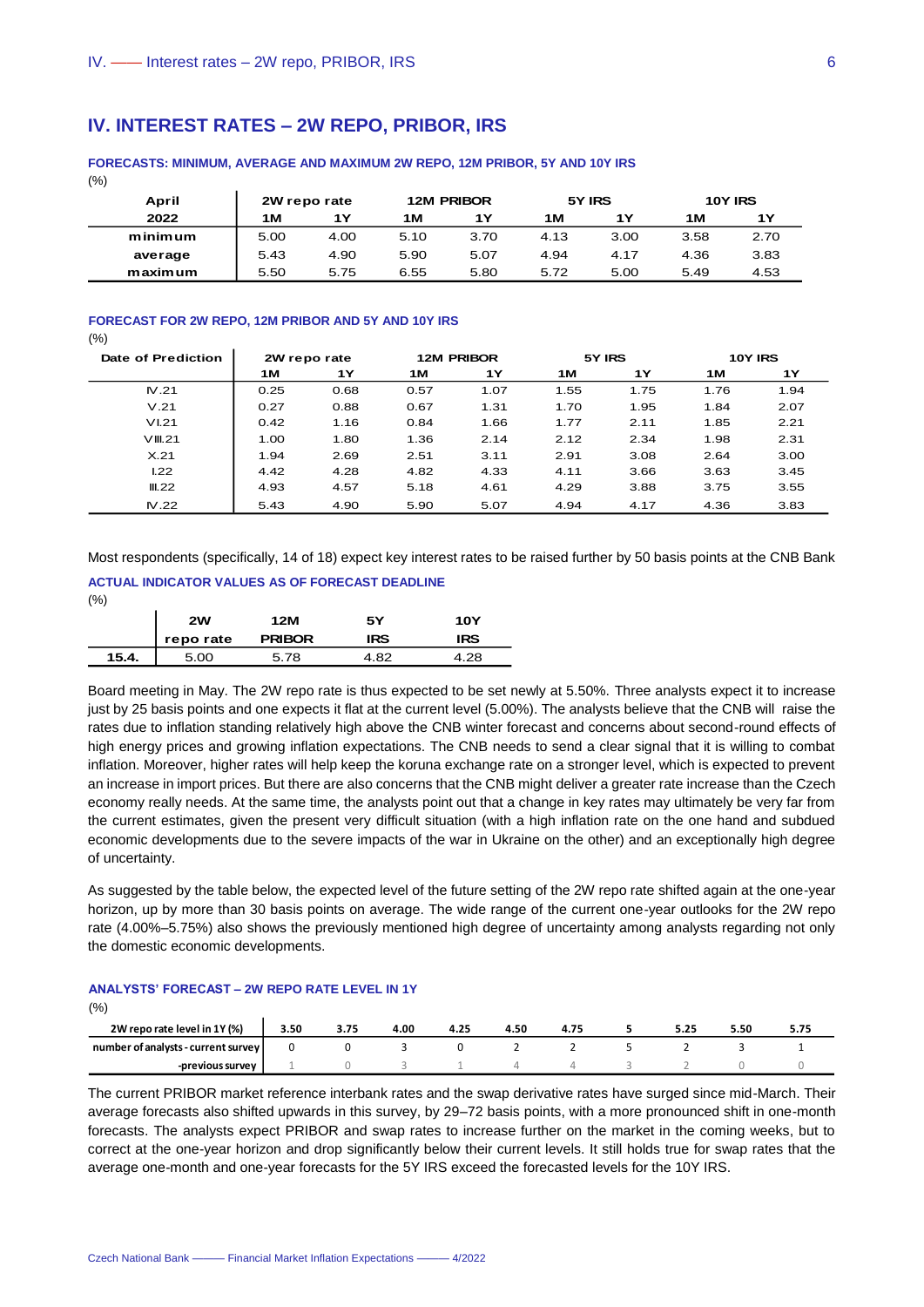#### **12M PRIBOR AT 1Y**

ACTUAL DATA, AVERAGE AND RANGE OF PREDICTIONS



#### **2W REPO AND 12M PRIBOR AT 1Y**

PREDICTIONS OF INDIVIDUAL ANALYSTS



# **5Y IRS AT 1Y**

AVERAGE AND RANGE OF PREDICTIONS



#### **10Y IRS AT 1Y** AVERAGE AND RANGE OF PREDICTIONS



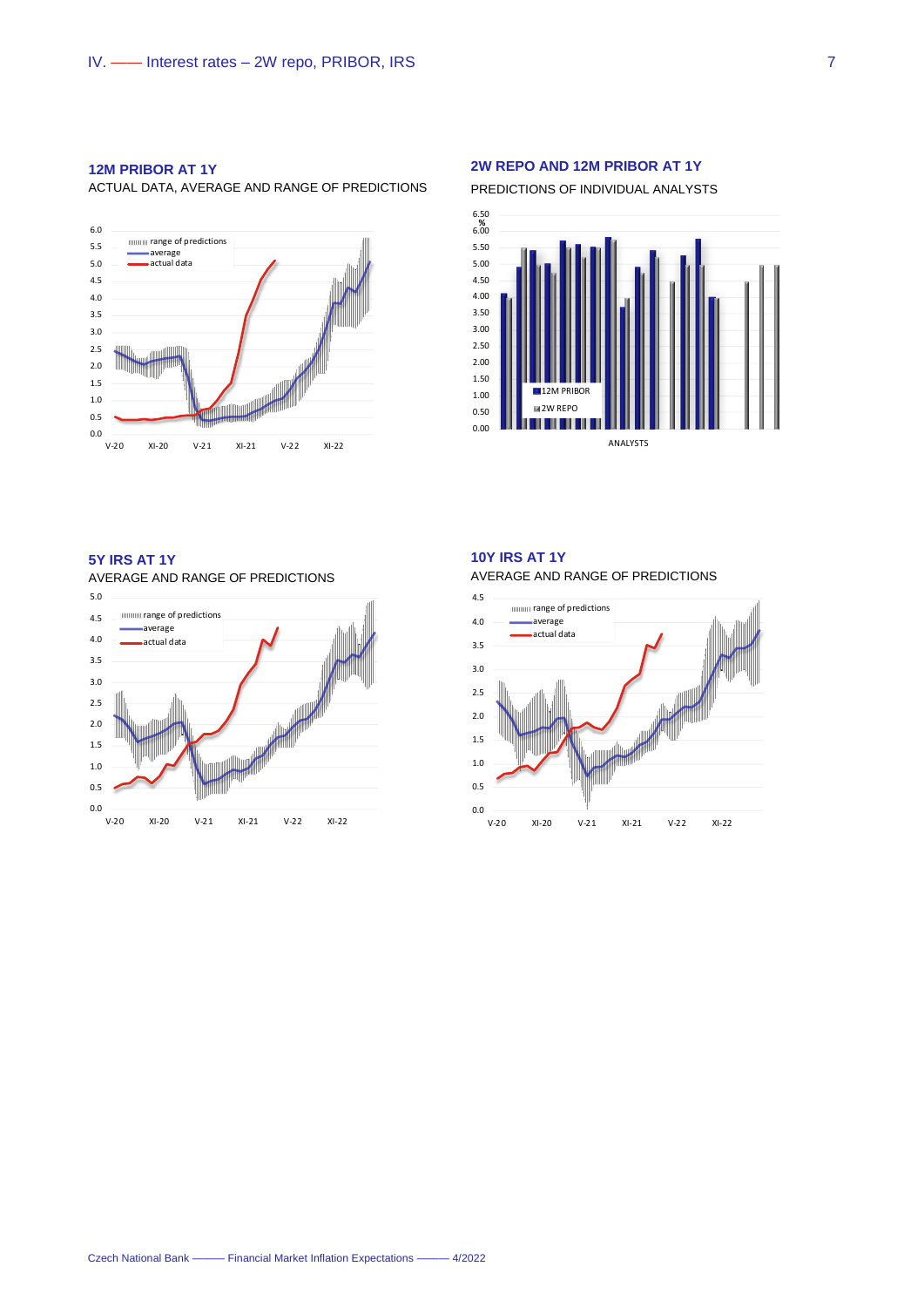# <span id="page-7-0"></span>**V. EXCHANGE RATE**

#### **1M AND 1Y EXCHANGE RATE FORECAST**

| Date of Prediction | <b>EUR/CZK</b> |       |  |  |  |
|--------------------|----------------|-------|--|--|--|
|                    | 1 M            | 1Y    |  |  |  |
| IV 21              | 25.88          | 25.29 |  |  |  |
| V.21               | 25.55          | 25.19 |  |  |  |
| VI 21              | 25.36          | 24.88 |  |  |  |
| VIII.21            | 25.37          | 24.82 |  |  |  |
| $\times$ 21        | 25.33          | 24 73 |  |  |  |
| 122                | 24.52          | 24.30 |  |  |  |
| III 22             | 24.82          | 24 47 |  |  |  |
| N.22               | 24.42          | 24.17 |  |  |  |

#### **EXCHANGE RATE FORECAST**

| April   | <b>EUR/CZK</b> |       |
|---------|----------------|-------|
| 2022    | 1 M            | 1 Y   |
| minimum | 24.20          | 23.00 |
| average | 24.42          | 24.17 |
| maximum | 24.75          | 24.93 |

#### **ACTUAL EUR/CZK AS OF FORECAST DEADLINE**  $\mathbf{r}$

| . .<br>. . | ٠ |
|------------|---|
|            |   |

Geopolitical tensions have eased slightly despite the persisting war and the koruna exchange rate has appreciated by 45 hellers to CZK 24.42 to the euro since mid-March, aided by higher CNB interest rates. The analysts expect it to stay at this level in mid-May. The analysts see room for its appreciation to CZK 24.17 to the euro over the next 11 months, which represents and an even more gradual pace of appreciation than estimated in March.

The koruna exchange rate is fundamentally affected by the CNB's monetary policy, the interest rate differential vis-à-vis other countries and to a large extent geopolitical factors, currently dominated by the situation in Ukraine. Unless unforeseen events occur, the analysts believe that the koruna exchange rate might remain relatively stable with a slight appreciation trend in the coming weeks and months. Domestic respondents have slightly greater confidence in the appreciation trend. However, if the CNB's meeting in May surprises, e.g. in the form of a smaller-than-expected monetary policy tightening, some believe that there is a risk that the koruna might depreciate at least temporarily.

#### **EUR/CZK**

ACTUAL DATA, 1Y PREDICTIONS AND THEIR RANGE



# **EUR/CZK AT 1Y**

PREDICTIONS OF INDIVIDUAL ANALYSTS